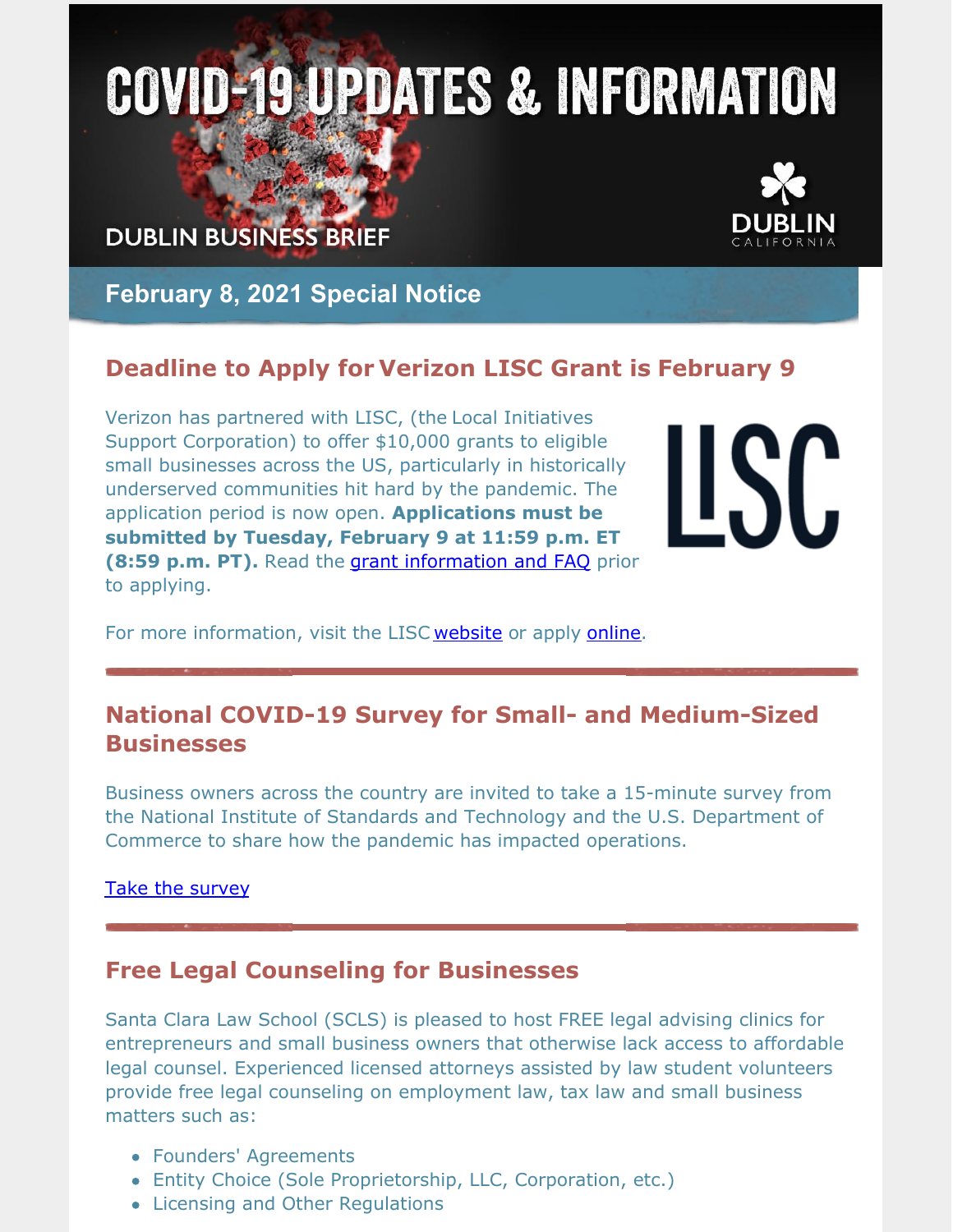- Financing
- Employment Matters
- Independent Contractor versus Employee Classification
- Equity Compensation
- Restricted Stock & Shareholders' Agreements
- Taxation
- Non-Disclosure Agreements
- Intellectual Property Protection (Trademarks, Copyrights, Patents, etc.)
- Privacy Policies
- Website Terms of Use
- Commercial Lease Agreements
- Customer and Vendor Contracts
- Licensing Agreements

All clinic sessions this semester will be held via remote video conferencing. Advising hours are by appointment on Saturdays 2/13, 3/13 and 4/10.

For more information and to apply for an appointment, visit the SCLS [website](https://law.scu.edu/elc/elac/).

#### **We Are Here for You**

The City of Dublin appreciates our business community and remains committed to being your source for reliable and accessible information and resources.

For COVID-19 information and resources for the business community, visit our Business Impacts **[webpage](https://dublin.ca.gov/2177/COVID-19-Business-Impacts)**.

For up-to-date information and resources about the pandemic, visit the City's COVID-19 [webpage](https://www.dublin.ca.gov/coronavirus).

The Office of Economic Development is also available via [email](mailto:economic.development@dublin.ca.gov) or by calling 925-833-6650, and language assistance is available over the phone by request.

**The COVID-19 Dublin Business Brief is a publication highlighting the latest news and events affecting the business community. For more information or assistance, please contact the Office of Economic Development via [email](mailto:economic.development@dublin.ca.gov) or phone (925) 833-6650.**

**General Information** (925) 833-6650

**City Manager** (925) 833-6650

**Community Development** (925) 833-6620

**Economic Development** (925) 833-6650

**Environmental Services** (925) 833-6630

**Administrative Services** (925) 833-6640

**Fire Prevention** (925) 833-6606

**Human Resources** (925) 833-6605

**Parks and Community Services** (925) 556-4500

Police (non-emergency) (925) 833-6670

Public Works (925) 833-6630

#### **City of Dublin**

100 Civic Plaza, Dublin, CA 94568 | (925) 833-6650 | [www.dublin.ca.gov](http://www.dublin.ca.gov)